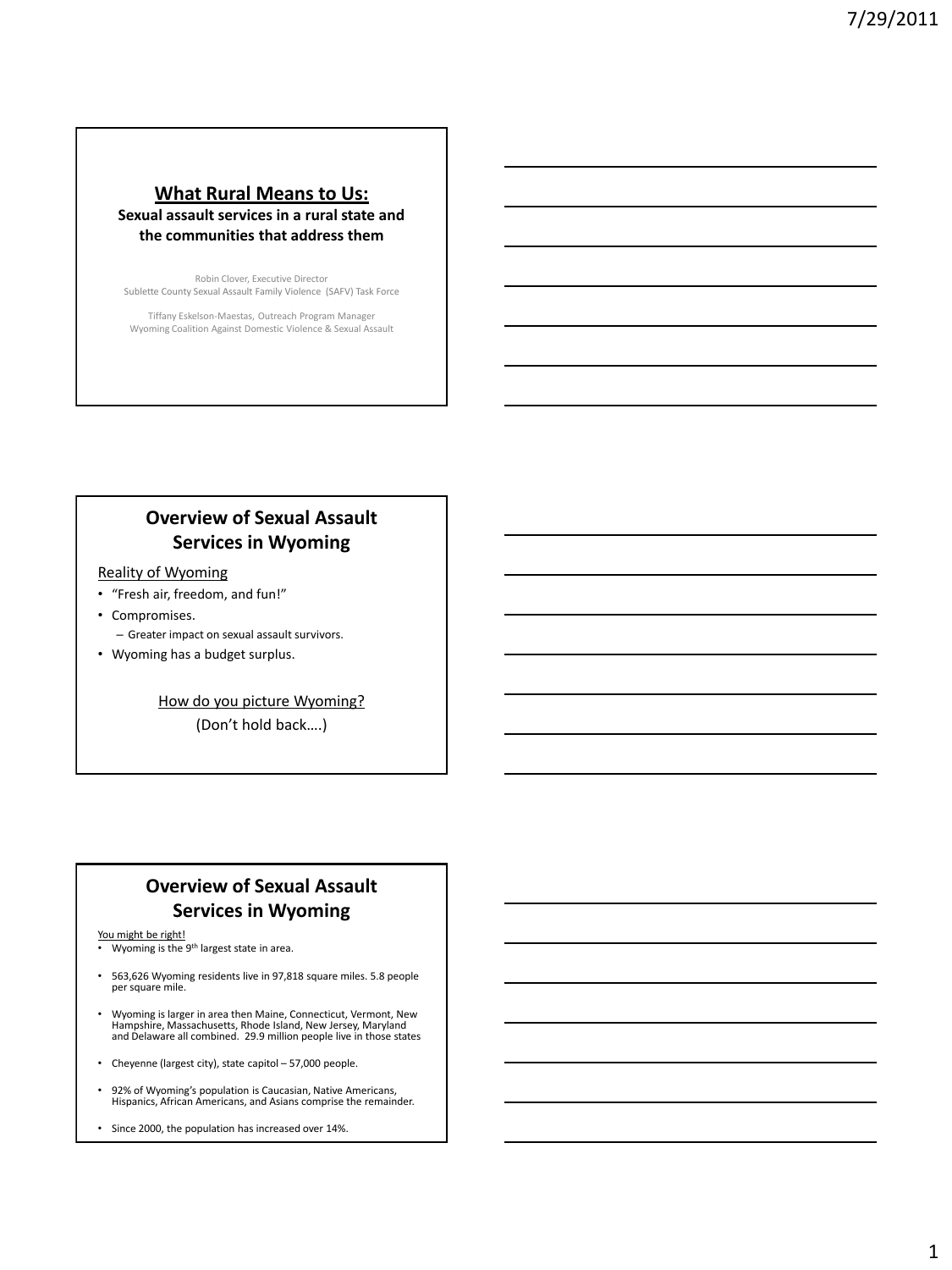## **Structure of Advocacy In Wyoming**

- Domestic Violence Sexual Assault Programs
	- 24 dual non-profit programs (DV/SA); 1 in each county (23) and 1 on the Wind River Indian Reservation.
		- 32 offices around the state.
		- 19 stand alone shelters.
		- Staff numbers range from 1.5 to 17 full time equivalent.
		- All programs have individual 24 hour crisis lines.
		- 7 of the 43 victim witness programs located in the DV/SA programs.
		- Combined budgets for the 23 DV/SA county programs – \$7.5 million per year.

## **Structure of Advocacy In Wyoming**

– Work from all of a survivor's experiences, always from a "dual mind-set."

Besides the dual advocacy programs Wyoming has

- Warren Air Force Base Sexual Assault Prevention and Response Program
- 43 Victim Witness programs
- 3 Court Appoint Special Advocate (CASA) Programs
- 3 Child Advocacy Programs

### **Structure of Advocacy in Wyoming**

#### Statewide Partnerships

**Division of Victim Services /Wyoming Office of the Attorney General (DVS)**

- Established in 1998 to consolidate funding and programing for victim services under one roof.
- **Financial:** In the 2011 FY \$7,281,574 in funding was distributed from the DVS
	- State funding for DV/SA programs \$2,675,470
	- State funding for Victim Witness (VW) \$1,226,658
	- State Surcharge for VW \$454,925
	- State funding for Child Advocacy Programs \$99,999 • State salary money for DV/SA and VW \$755,363
	- Federal formula funding for DV/SA programs \$1,007,302
	- Competitive funding under VAWA D and VOCA for DV/SA, VW and CASA \$1,061,857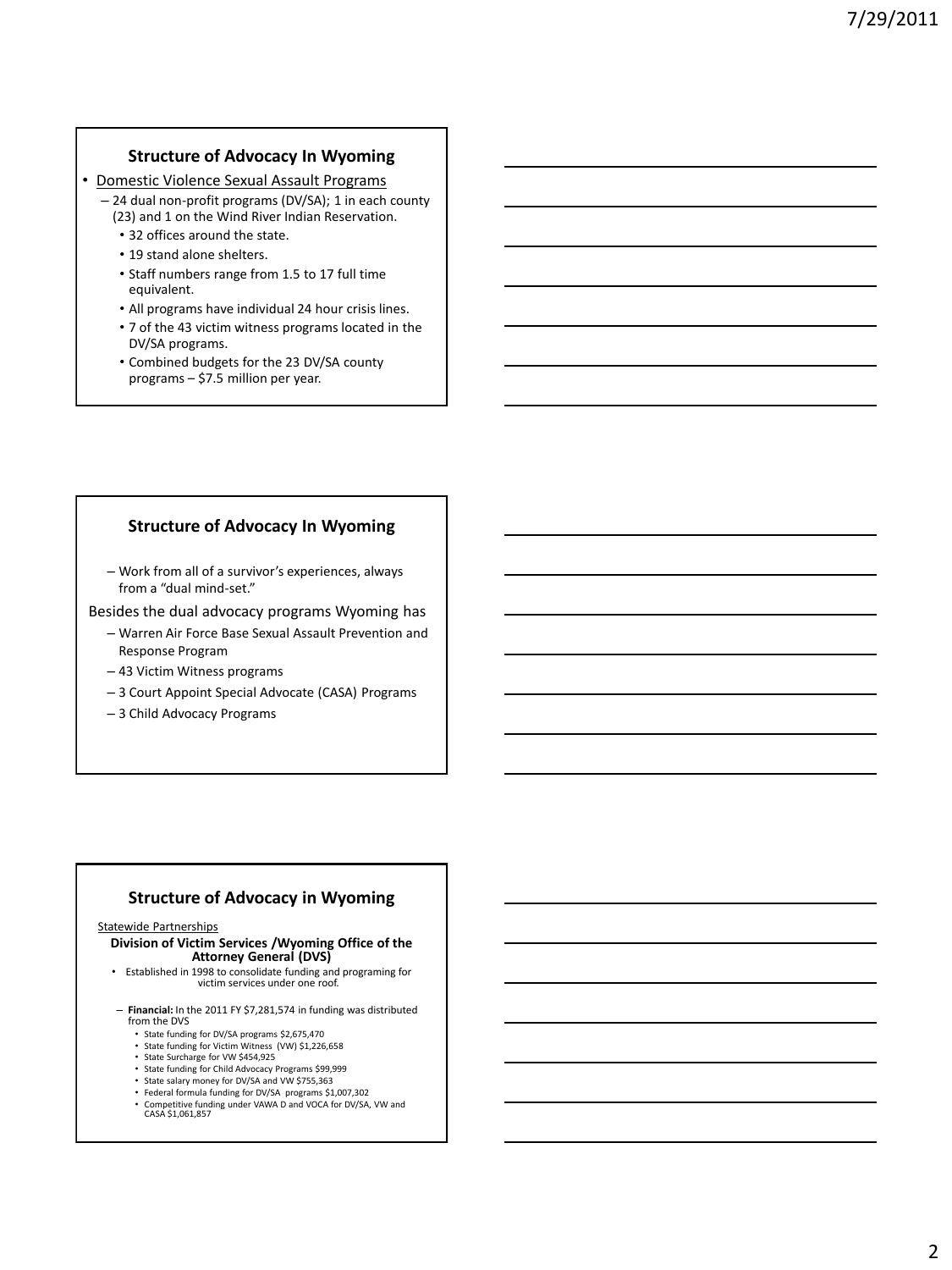## **Structure of Advocacy in Wyoming**

#### Statewide Partnerships

#### **Division of Victim Services (DVS) cont.** – **Operational:**

- State Rules regarding the operations of Victim Services programs receiving state and federal funding.
- 
- Administrators Guide Book.
- Grants management system.
- WyoSafe State statistical reporting program.
	- 797 incidents of sexual assault were reported through WyoSafe for the 2010 calendar year.
- VAWA Rural Grant
	- In FFY 2008 Wyoming received a Rural Grant to help Wyoming<br>overcome some of the geographical barriers in providing services<br>to victims of sexual assault. Primarily in Sexual Assault Nurse<br>Examiner and Sexual Assault Resp

## **Structure of Advocacy in Wyoming**

#### Statewide Partnerships

#### **Wyoming Coalition Against Domestic Violence and Sexual Assault (WCADVSA)**

- Serving Wyoming since 1987.
- Through a collective voice, the WCADVSA is committed to provide leadership, education, and systems advocacy to advance social change and end violence.
- Membership consists of the 24 DV/SA programs, and the Sexual Assault Prevention and Response Office at FE Warren Air Force Base as an honorary member.
- Legal Assistance to Victims, Public Policy, Sexual Assault specific projects, Organizational Development, AmeriCorps.

# **Challenges of Sexual Assault Services in Rural Wyoming**

#### **Challenges for Survivors**

- Harsh isolating barriers.
- Oppression of culturally isolated populations.
- Wage gap.
- Cost of living.
- Transportation issues.
- Limited access and information on services.
- Sexual assault not seen as a priority.
- Limited privacy.
- Limited employment opportunities and housing.
- But, no limits of firearms in Wyoming!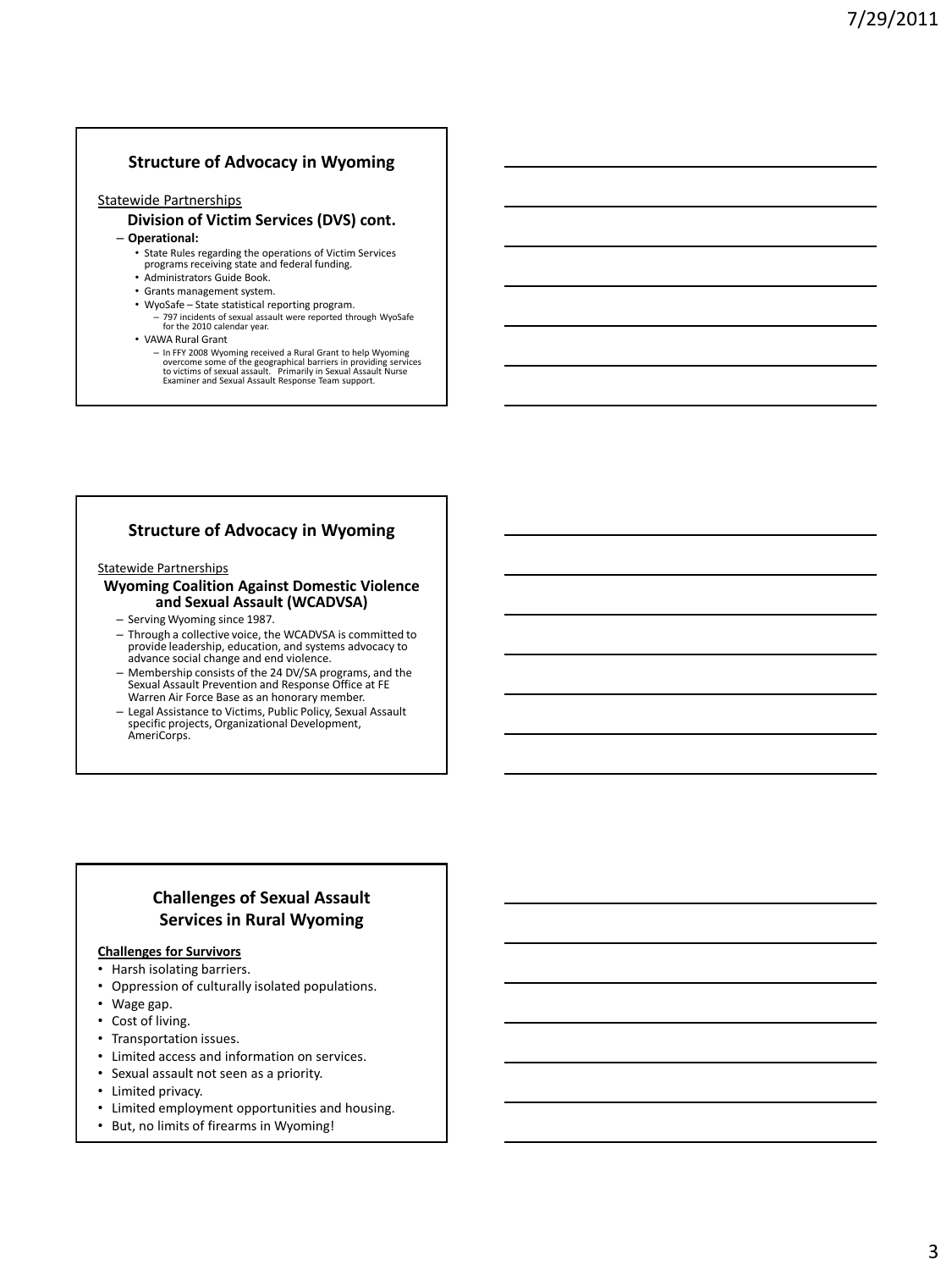# "A key defining characteristic of rural life is physical isolation."

Stan Orchowsky

# **Challenges of Sexual Assault Services in Wyoming**

#### **Challenges for Programs**

- Distances to provide services outreach communities.
- Volunteer base.
- Anonymity issues for staff and volunteers.
- Staff workload including being on call.
- Equal services for sexual assault.
- Feelings around expertise in sexual assault.
- Limited services to provide to survivors.
- Funding.
- Federal Reporting.
- Conflicts of interest.
- Cultural and social beliefs.
- Transportation.

# **Addressing Challenges of Sexual Assault Services in Wyoming**

## **What does it mean to address challenges?**

- Working *within* the challenges.
- Membership sharing.
- Unity.
- One big community with long streets.
	- "We have to work together, and *live* together."
	- Relationship building is 24-7 in our communities.
- Use of key stakeholders including maximizing statewide policy.
- Access to "everybody knows everybody."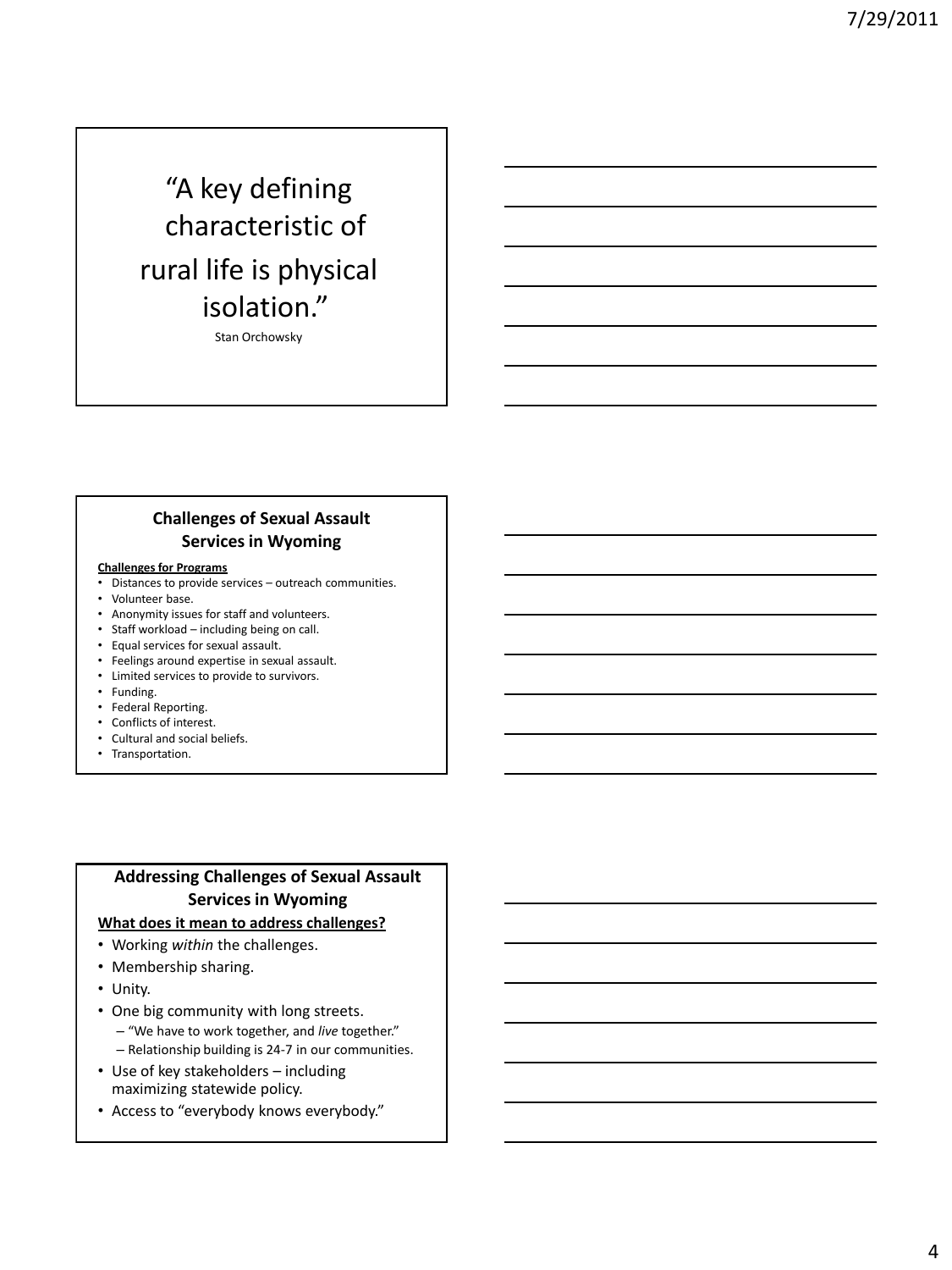# **Addressing Challenges of Sexual Assault Services in Wyoming**

#### **Highlights from Statewide Partnerships**

- WCADVSA:
	- Wyoming Sexual Assault Response Advisory Team
	- Sexual Assault Systems Development
	- Other sexual assault work
		- an advocate to the advocate.
		- primary sexual violence prevention.
		- Legal project civil sexual assault.

## **Addressing Challenges of Sexual Assault Services in Wyoming**

- Division of Victim Services:
	- Sexual Assault Nurse Examiner (SANE) Programming Support
		- 7 hospital-based programs
		- Approximately 55 RNs received SANE training in the last 2 years.
		- Wyoming SANE Adult/Adolescent Credentialing (24)
	- Sexual Assault Response Team (SART)
		- SART handbook available August 2011 to help communities in working with a starting and developing SART Teams

## **Addressing Challenges of Sexual Assault Services in Wyoming**

# **Highlights from Sublette County Sexual Assault Family Violence (SAFV) Task Force**

- **What does Sublette County look like**
	- Population.
		-
	-
	- County 10,247.<br>• 8<sup>th</sup> least populated county<br>• Town of Pinedale 2,221.<br>• Town of Marbleton/Big Piney 1,480.
	-
	- Area 4,883 square miles
		- 6 th largest county in size Larger then Connecticut.
		- 2.1 person per square mile.
	- Distance needing to travel.
		- Staff travels anywhere from 30 to 1 hour to get to work.
		-
		- On-call advocate could travel up to an hour to reach a client.<br>• Nearest larger town to shop 100 miles Rock Springs (23,036 people) (Wal-Mart).<br>• Nearest small city to shop Idaho falls Idaho (53,786 people) 140 miles (la
		-
		- Nearest small city to shop Idaho falls Idaho (53,780 peop<br>• Closest large City Salt Lake City Utah (178,858) (237 mile<br>• Nearest Hospital 77 miles in Teton county to the north.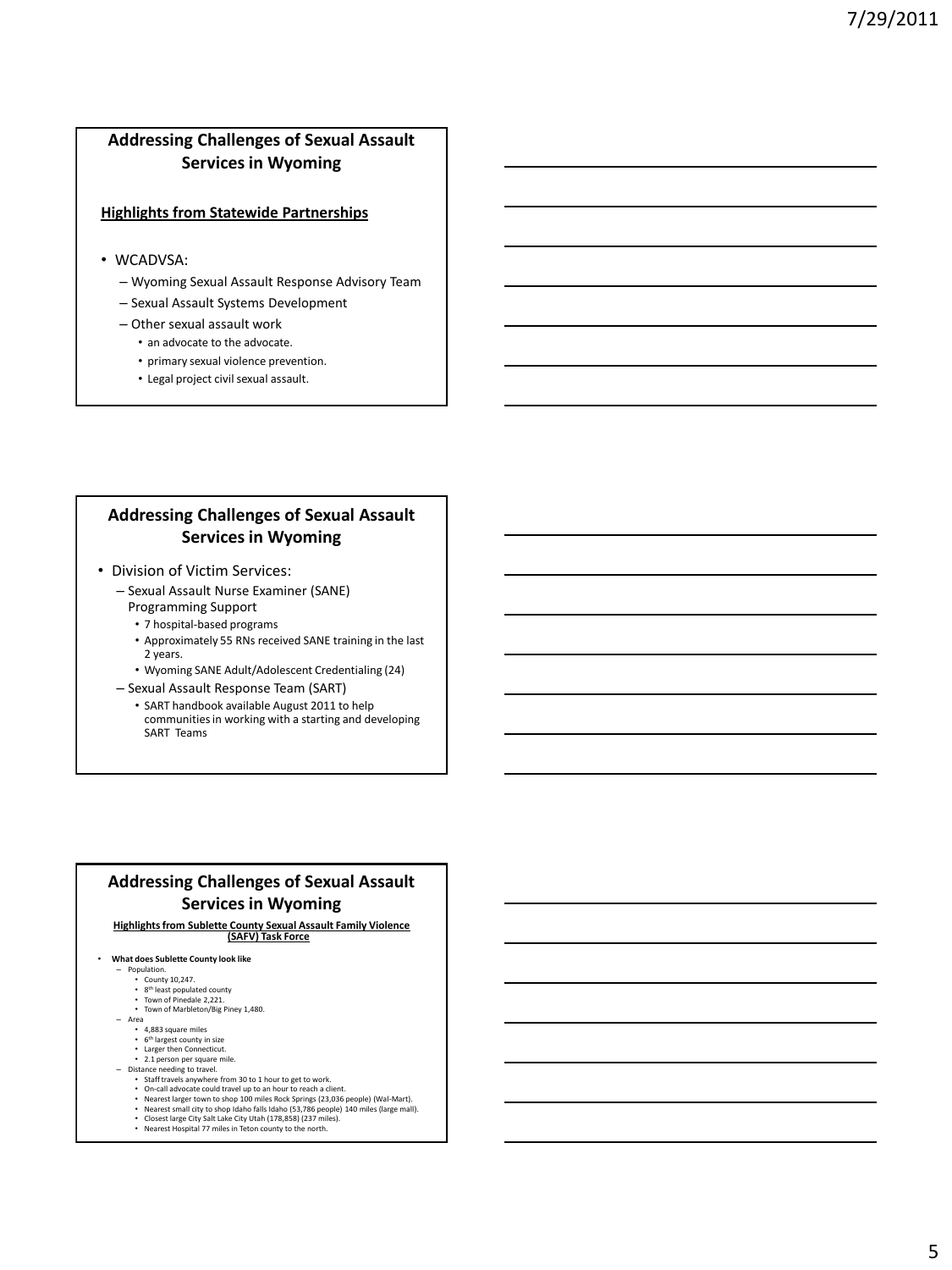# **Addressing Challenges of Sexual Assault Services in Wyoming**

#### **Highlights from the SAFV Task Force**

#### • **What does the SAFV Task Force look like** – 2010/11 FY budget \$279,307

- 
- State funding 28% Federal funding 25%
- Local Government (3 towns and county) 26% • Private funding 21%
- New facility
	- Opened spring 2009
	- Community Development Block Grant \$300,000
	- County \$200,00 • County land
- Staff
	- Four full time staff
		- Executive Director / BA.Ed / 10.5 years
		- Direct Services Coordinator: Advocate/ Masters in social Work/ 8.5 years
		- Administrative Assistant: Advocate/BA in social Work/ 3.5 years – Violence Prevention Coordinator/AmeriCorps / Member 2 years

## **Addressing Challenges of Sexual Assault Services in Wyoming**

#### **Highlights from the SAFV Task Force**

• Mission Statement :

*Sublette County Sexual Assault Family Violence (SAFV) Task Force provides protection, assistance, and support to the victims and their families of domestic violence, sexual assault and stalking. SAFV is committed to ending sexual violence through prevention education and social change.*

- Clients served 76 total /10 SA this does not count intimate partner sexual assault.
- Client numbers increase 200% since 2001
- Working toward a SART
- Clients have assess to state and local elected officials to help improve victim services.
- Clients help design and pass legislation

## **Addressing Challenges of Sexual Assault Services in Wyoming**

### **Highlights from the SAFV Task Force**

- Community partnerships
	- Coordinated Care of Sublette County
	- TANF Community Partnership Initiative Grant
	- 15 MOU partners in the 2010/2011 FY
- Prevention Programing
	- Schools
		- White Bird and other Sexual Violence Education programing
	- Community
		- AmeriCorps member
		- Tough Topics with Library • Prevention coalition
	- Pilot community- Community Based Sexual Violence Primary
	- Prevention Education Award
		- Community readiness assessment of Sublette County's readiness to work toward primary Prevention of Adolescent Sexual Violence
		- I'm doing my part: My Hands Are Not For Hurting